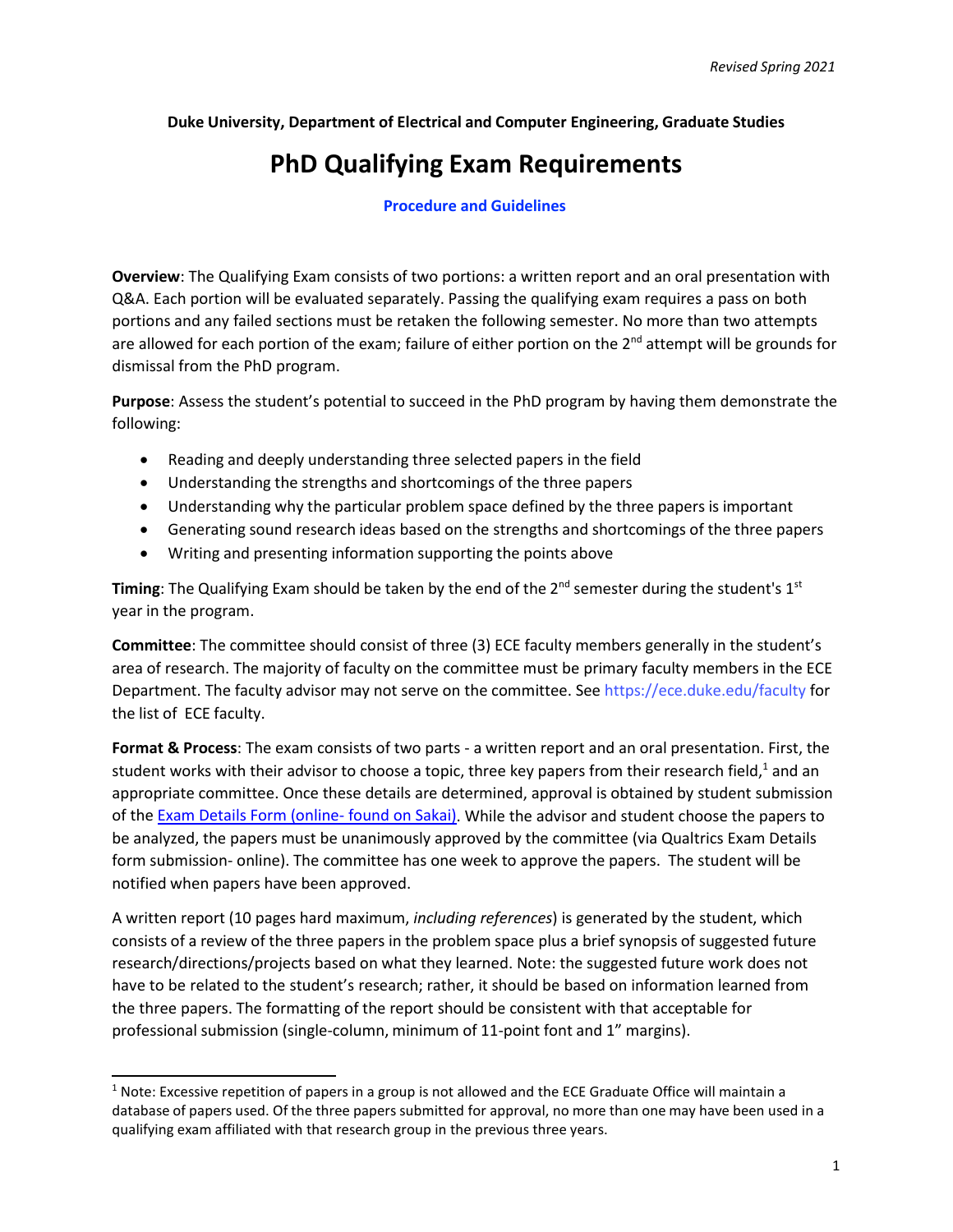In addition to the three papers being reviewed, a few additional references may be cited as needed, but this is not required.

Upon approval of the QE plan, the oral exam may be scheduled (if it was not already scheduled prior to the QE Exam Details online form submission) and cannot be taken sooner than thirty days after approval was received. **The written report must be provided to the committee two weeks prior to the oral exam date, during which time they will score/evaluate the report.** At the oral exam, the student will give an ~ 30 minute presentation (30 slides maximum) about the material in their report, followed by an  $\sim$  30 minute Q&A. If desired by the student, the oral exam (presentation + Q&A) can be video recorded<sup>2</sup> and made available for review by the student and their advisor.

Each portion of the exam (written and oral) is scored as +1 satisfactory, 0 marginal, or -1 unsatisfactory by each committee member. There should be no corroboration among the committee members on either the written or oral scoring of the exam (e.g., student should not be asked to leave the room for a committee discussion); rather, each committee member scores the exam independently and submits that score to the graduate office. The sum of committee members' scores must be positive (i.e., > 0) in order for the student to pass. Each portion (written and oral) is scored, summed, and passed/failed independently.

| <b>Score</b> | Implies:                                                                                                                                                             |
|--------------|----------------------------------------------------------------------------------------------------------------------------------------------------------------------|
| 1            | The student has successfully shown readiness for the<br>PhD by demonstrating all elements of the qualifying<br>exam assessment criteria.                             |
| በ            | The student has met some of the criteria for<br>success, but requires improvement in some areas<br>and the overall performance is at the borderline of<br>pass/fail. |
| $-1$         | The student has not met the requirements indicating<br>readiness for the PhD.                                                                                        |

- Committee members must submit their score for the written report to the ECE Graduate Office prior to the oral presentation (an email will be sent to the committee members to solicit submission of these scores).
- Committee members must submit their scores for the oral portion of the exam to the ECE Graduate Office within 24 hours of the presentation (an email link for score submission will be sent to committee members on the morning of the exam).
- The sum of the committee members scores for each part of the exam are sent to the student and faculty advisor within three business days after the exam. When requested, the video recording of the oral presentation and Q&A is also made available.

<span id="page-1-0"></span> $2$  This must be requested at the time of QE Exam Details submission (online form).